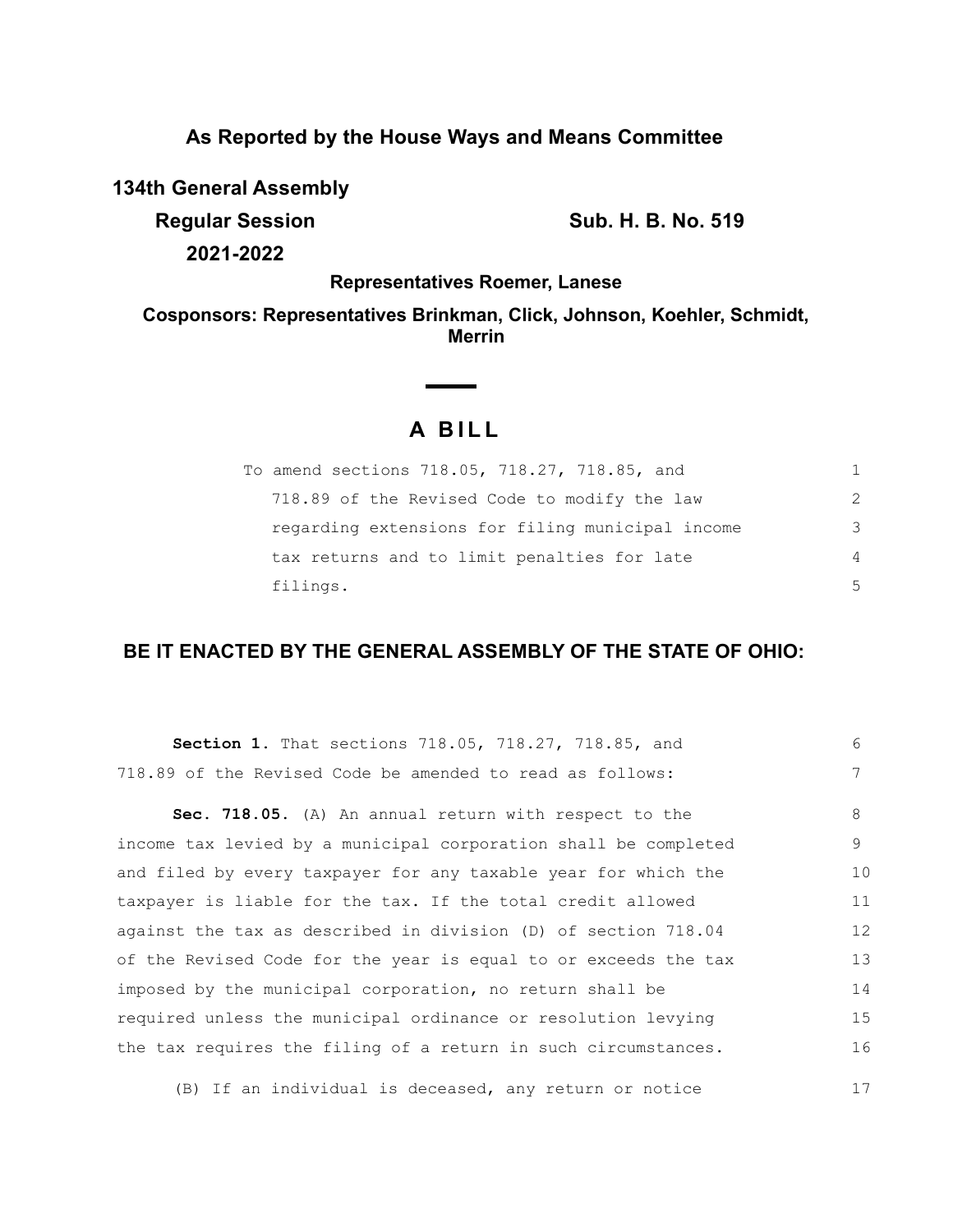#### **Sub. H. B. No. 519 Page 2 As Reported by the House Ways and Means Committee**

required of that individual shall be completed and filed by that decedent's executor, administrator, or other person charged with the property of that decedent. 18 19 20

(C) If an individual is unable to complete and file a return or notice required by a municipal corporation in accordance with this chapter, the return or notice required of that individual shall be completed and filed by the individual's duly authorized agent, guardian, conservator, fiduciary, or other person charged with the care of the person or property of that individual.

(D) Returns or notices required of an estate or a trust shall be completed and filed by the fiduciary of the estate or trust.

(E) No municipal corporation shall deny spouses the ability to file a joint return.

(F)(1) Each return required to be filed under this section shall contain the signature of the taxpayer or the taxpayer's duly authorized agent and of the person who prepared the return for the taxpayer, and shall include the taxpayer's social security number or taxpayer identification number. Each return shall be verified by a declaration under penalty of perjury. 33 34 35 36 37 38

(2) A tax administrator may require a taxpayer who is an individual to include, with each annual return, amended return, or request for refund required under this section, copies of only the following documents: all of the taxpayer's Internal Revenue Service form W-2, "Wage and Tax Statements," including all information reported on the taxpayer's federal W-2, as well as taxable wages reported or withheld for any municipal corporation; the taxpayer's Internal Revenue Service form 1040 39 40 41 42 43 44 45 46

28 29 30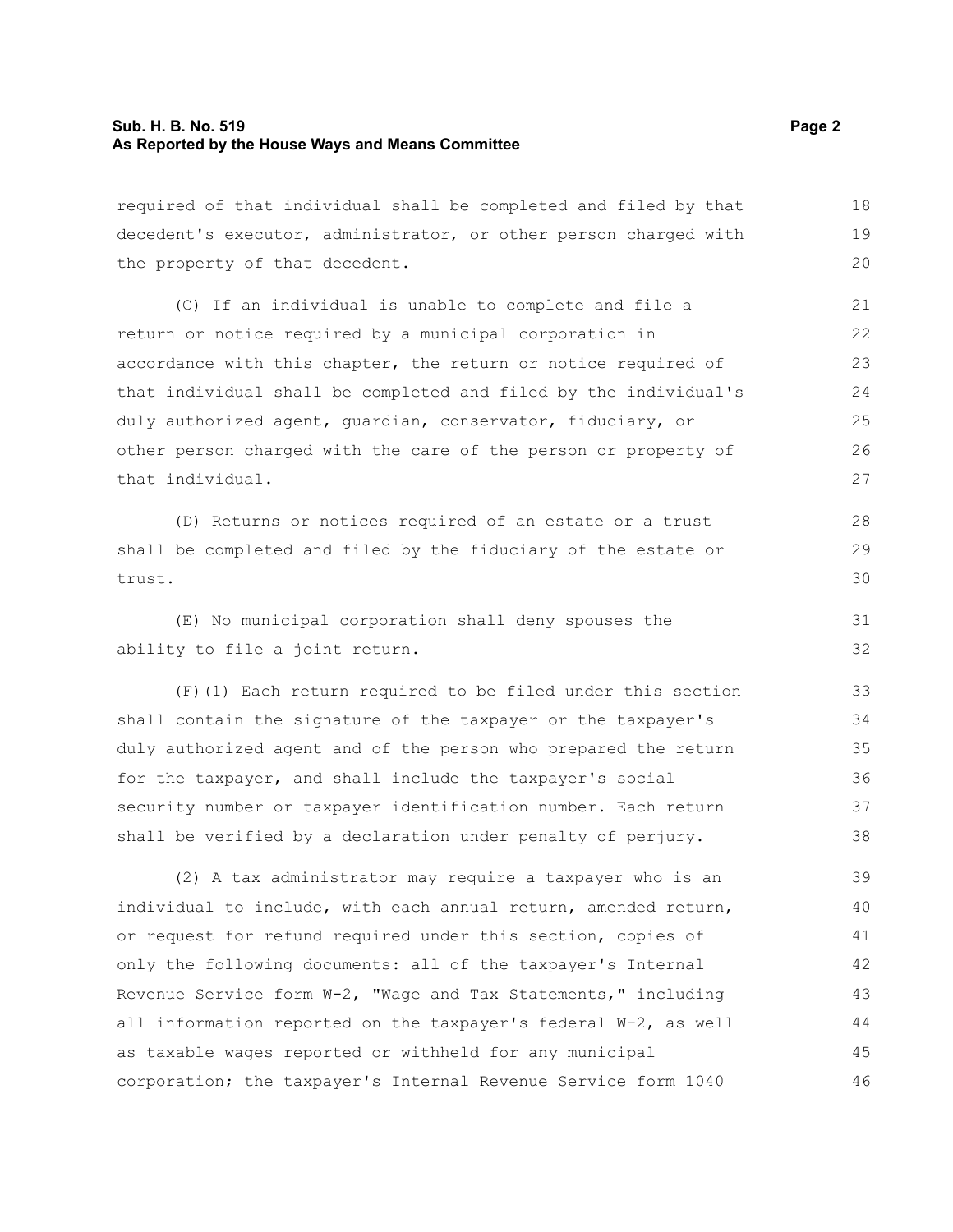#### **Sub. H. B. No. 519 Page 3 As Reported by the House Ways and Means Committee**

or, in the case of a return or request required by a qualified municipal corporation, Ohio form IT-1040; and, with respect to an amended tax return or refund request, any other documentation necessary to support the refund request or the adjustments made in the amended return. An individual taxpayer who files the annual return required by this section electronically is not required to provide paper copies of any of the foregoing to the tax administrator unless the tax administrator requests such copies after the return has been filed. 47 48 49 50 51 52 53 54 55

(3) A tax administrator may require a taxpayer that is not an individual to include, with each annual net profit return, amended net profit return, or request for refund required under this section, copies of only the following documents: the taxpayer's Internal Revenue Service form 1041, form 1065, form 1120, form 1120-REIT, form 1120F, or form 1120S, and, with respect to an amended tax return or refund request, any other documentation necessary to support the refund request or the adjustments made in the amended return.

A taxpayer that is not an individual and that files an annual net profit return electronically through the Ohio business gateway or in some other manner shall either mail the documents required under this division to the tax administrator at the time of filing or, if electronic submission is available, submit the documents electronically through the Ohio business gateway. The department of taxation shall publish a method of electronically submitting the documents required under this division through the Ohio business gateway on or before January 1, 2016. The department shall transmit all documents submitted electronically under this division to the appropriate tax administrator. 65 66 67 68 69 70 71 72 73 74 75 76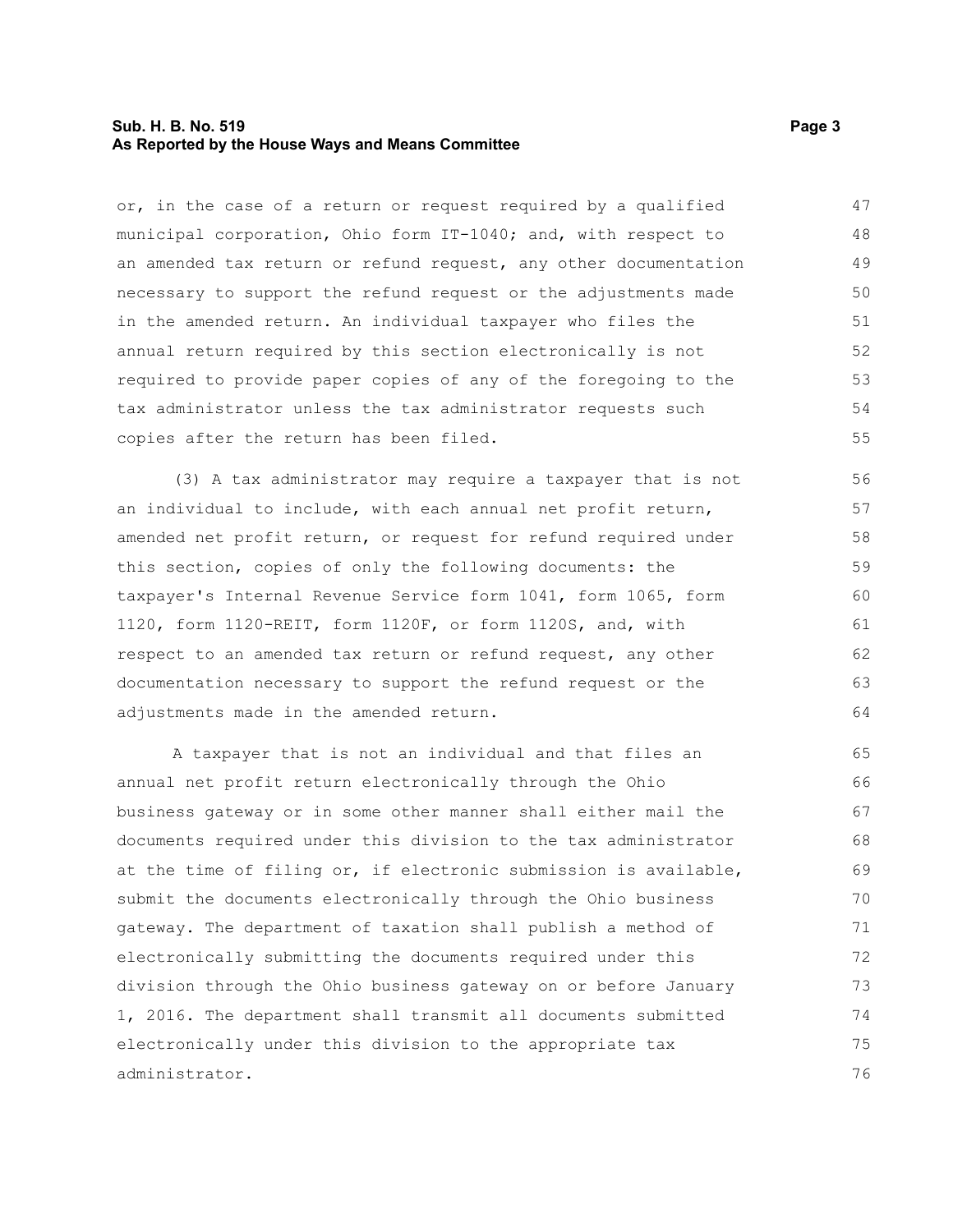#### **Sub. H. B. No. 519 Page 4 As Reported by the House Ways and Means Committee**

(4) After a taxpayer files a tax return, the tax administrator may request, and the taxpayer shall provide, any information, statements, or documents required by the municipal corporation to determine and verify the taxpayer's municipal income tax liability. The requirements imposed under division (F) of this section apply regardless of whether the taxpayer files on a generic form or on a form prescribed by the tax administrator. 77 78 79 80 81 82 83 84

(G)(1)(a) Except as otherwise provided in this chapter, each individual income tax return required to be filed under this section shall be completed and filed as required by the tax administrator on or before the date prescribed for the filing of state individual income tax returns under division (G) of section 5747.08 of the Revised Code. The taxpayer shall complete and file the return or notice on forms prescribed by the tax administrator or on generic forms, together with remittance made payable to the municipal corporation or tax administrator. No remittance is required if the amount shown to be due is ten dollars or less. A municipal corporation shall not require a qualifying employee whose income consists exclusively of exempt income described in division (C)(20)(b) or (c) of section 718.01 of the Revised Code to file a return under this section.

(b) Except as otherwise provided in this chapter, each annual net profit return required to be filed under this section by a taxpayer that is not an individual shall be completed and filed as required by the tax administrator on or before the fifteenth day of the fourth month following the end of the taxpayer's taxable year. The taxpayer shall complete and file the return or notice on forms prescribed by the tax administrator or on generic forms, together with remittance made payable to the municipal corporation or tax administrator. No 99 100 101 102 103 104 105 106 107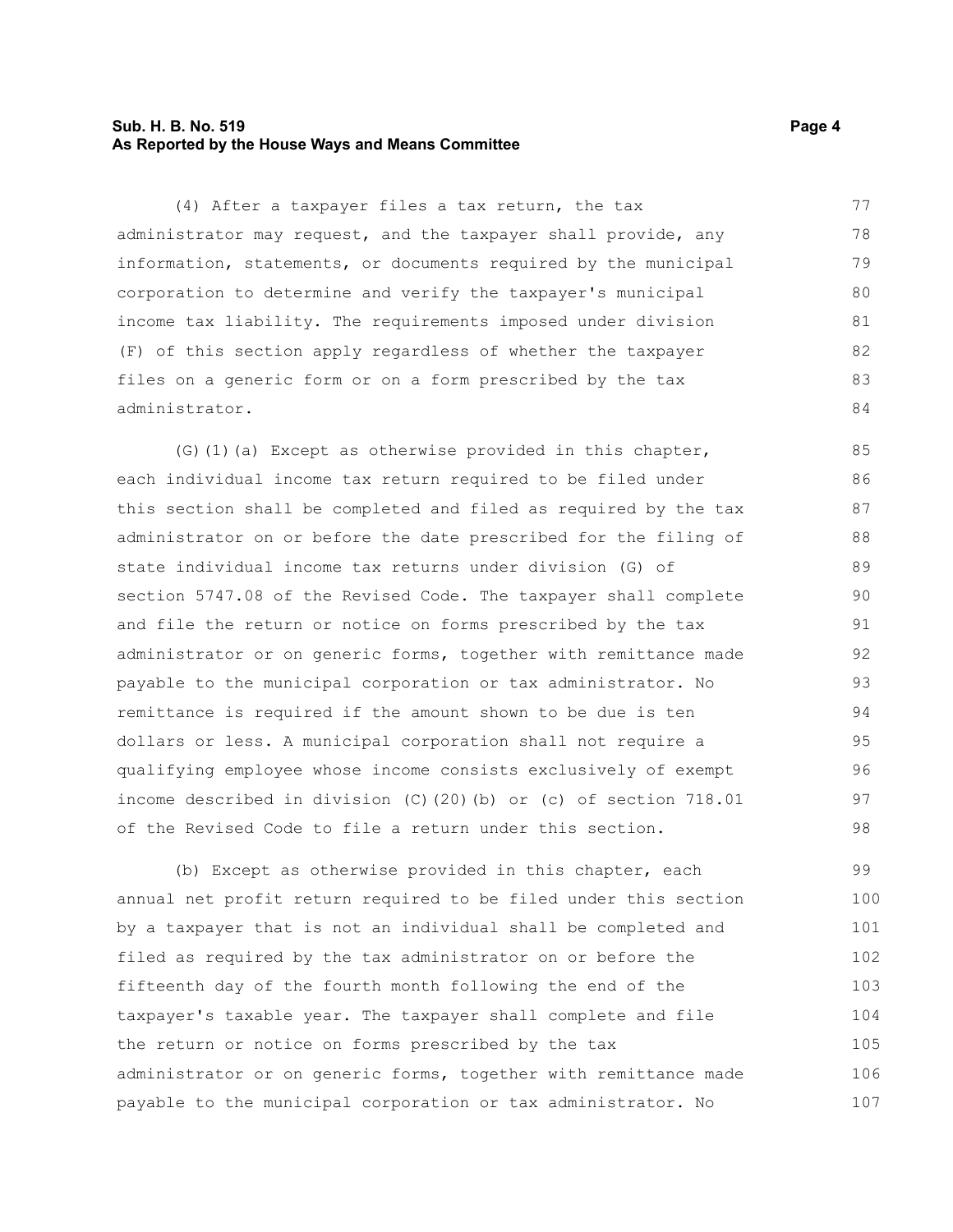### **Sub. H. B. No. 519 Page 5 As Reported by the House Ways and Means Committee**

remittance is required if the amount shown to be due is ten dollars or less. 108 109

(2)(a) Any taxpayer that has duly requested an automatic six-month extension for filing the taxpayer's federal income tax return shall automatically receive an extension for the filing of a municipal income tax return. The extended due date of the municipal income tax return shall be the fifteenth day of the tenth month after the last day of the taxable year to which the return relates. 110 111 112 113 114 115 116

(b) A taxpayer that has not requested or received a sixmonth extension for filing the taxpayer's federal income tax return may request that the tax administrator grant the taxpayer a six-month extension of the date for filing the taxpayer's municipal income tax return. If the request is received by the tax administrator on or before the date the municipal income tax return is due, the tax administrator shall grant the taxpayer's requested extension.

(c) An extension of time to file under division (G)(2) of this section is not an extension of the time to pay any tax due unless the tax administrator grants an extension of that date. 125 126 127

(3) If the tax commissioner extends for all taxpayers the date for filing state income tax returns under division (G) of section 5747.08 of the Revised Code, a taxpayer shall automatically receive an extension for the filing of a municipal income tax return. The extended due date of the municipal income tax return shall be the same as the extended due date of the state income tax return. 128 129 130 131 132 133 134

(4) If the tax administrator considers it necessary in order to ensure the payment of the tax imposed by the municipal 135 136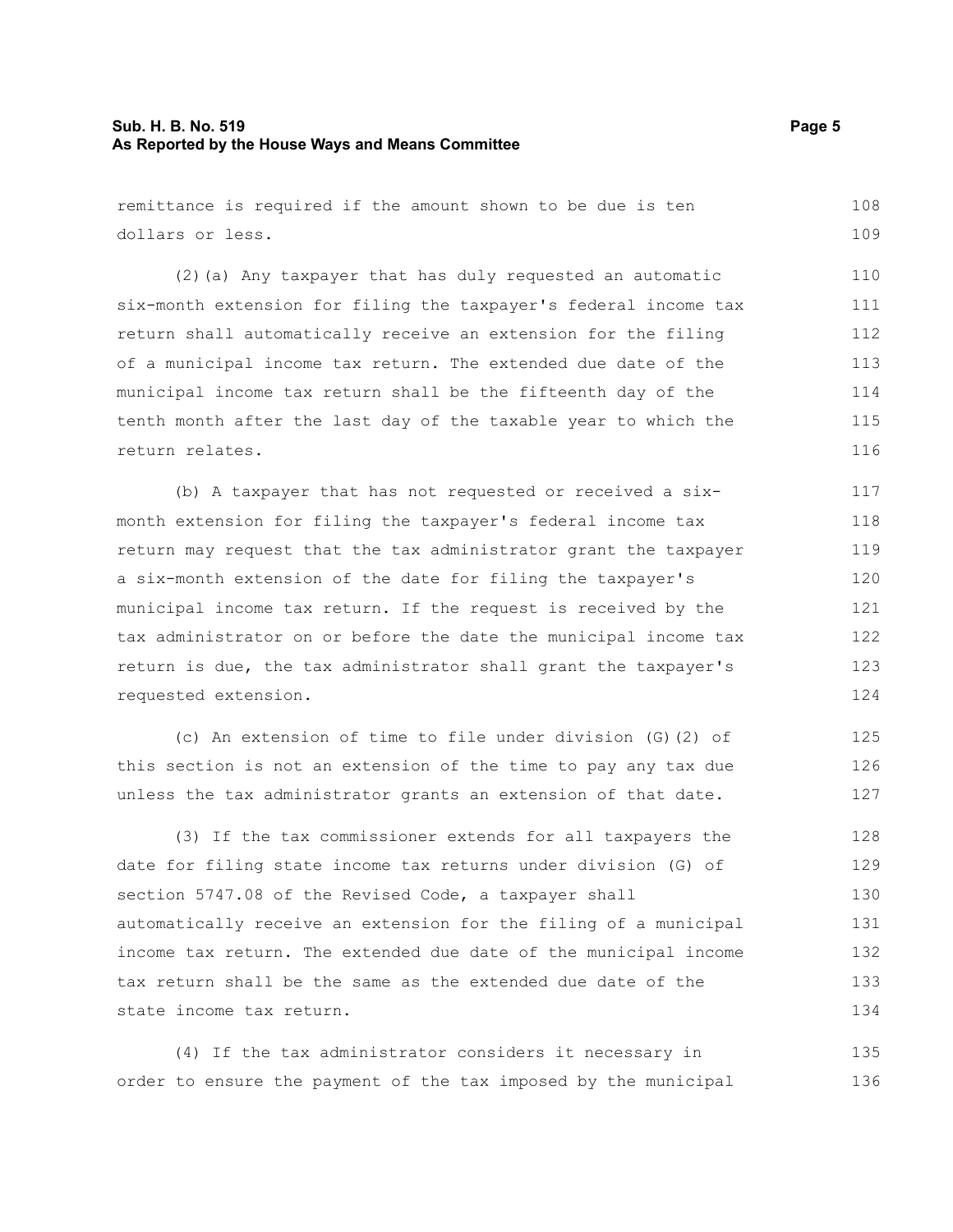#### **Sub. H. B. No. 519 Page 6 As Reported by the House Ways and Means Committee**

corporation in accordance with this chapter, the tax administrator may require taxpayers to file returns and make payments otherwise than as provided in this section, including taxpayers not otherwise required to file annual returns. 137 138 139 140

(5) If a taxpayer receives an extension for the filing of a municipal income tax return under division  $(G)(2)$ ,  $(3)$ , or  $(4)$ of this section, the tax administrator shall not make any inquiry or send any notice to the taxpayer with regard to the return on or before the date the taxpayer files the return or on or before the extended due date to file the return, whichever occurs first. 141 142 143 144 145 146 147

If a tax administrator violates division (G)(5) of this section, the municipal corporation shall reimburse the taxpayer for any reasonable costs incurred to respond to such inquiry or notice.

Division (G)(5) of this section does not apply if the tax administrator has actual knowledge that the taxpayer failed to file for a federal extension as required to receive the extension under division (G)(2)(a) of this section or failed to file for an extension under division (G)(2)(b) of this section. 152 153 154 155 156

(6) To the extent that any provision in this division conflicts with any provision in section 718.052 of the Revised Code, the provision in that section prevails. 157 158 159

(H)(1) For taxable years beginning after 2015, a municipal corporation shall not require a taxpayer to remit tax with respect to net profits if the amount due is less than ten dollars. 160 161 162 163

(2) Except as provided in division (H)(3) of this section, any taxpayer not required to remit tax to a municipal 164 165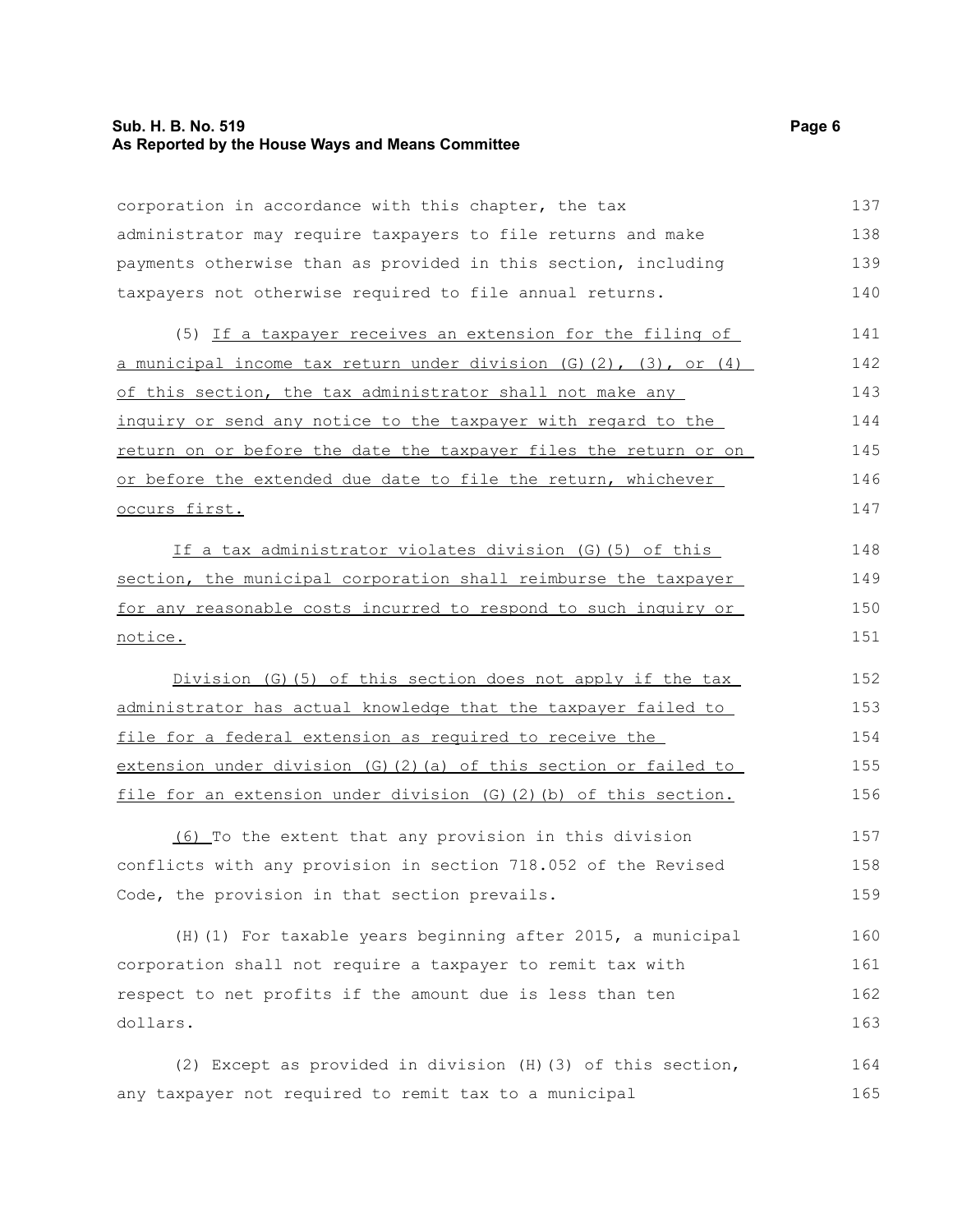#### **Sub. H. B. No. 519 Page 7 As Reported by the House Ways and Means Committee**

corporation for a taxable year pursuant to division (H)(1) of this section shall file with the municipal corporation an annual net profit return under division (F)(3) of this section. 166 167 168

(3) A municipal corporation shall not require a person to file a net profit return under this section if the person's income consists exclusively of exempt income described in division (C)(20)(a) of section 718.01 of the Revised Code. 169 170 171 172

(I)(1) If any report, claim, statement, or other document required to be filed, or any payment required to be made, within a prescribed period or on or before a prescribed date under this chapter is delivered after that period or that date by United States mail to the tax administrator or other municipal official with which the report, claim, statement, or other document is required to be filed, or to which the payment is required to be made, the date of the postmark stamped on the cover in which the report, claim, statement, or other document, or payment is mailed shall be deemed to be the date of delivery or the date of payment. "The date of postmark" means, in the event there is more than one date on the cover, the earliest date imprinted on the cover by the postal service. 173 174 175 176 177 178 179 180 181 182 183 184 185

(2) If a payment under this chapter is made by electronic funds transfer, the payment shall be considered to be made on the date of the timestamp assigned by the first electronic system receiving that payment. 186 187 188 189

(J) The amounts withheld by an employer, the agent of an employer, or an other payer as described in section 718.03 of the Revised Code shall be allowed to the recipient of the compensation as credits against payment of the tax imposed on the recipient by the municipal corporation, unless the amounts withheld were not remitted to the municipal corporation and the 190 191 192 193 194 195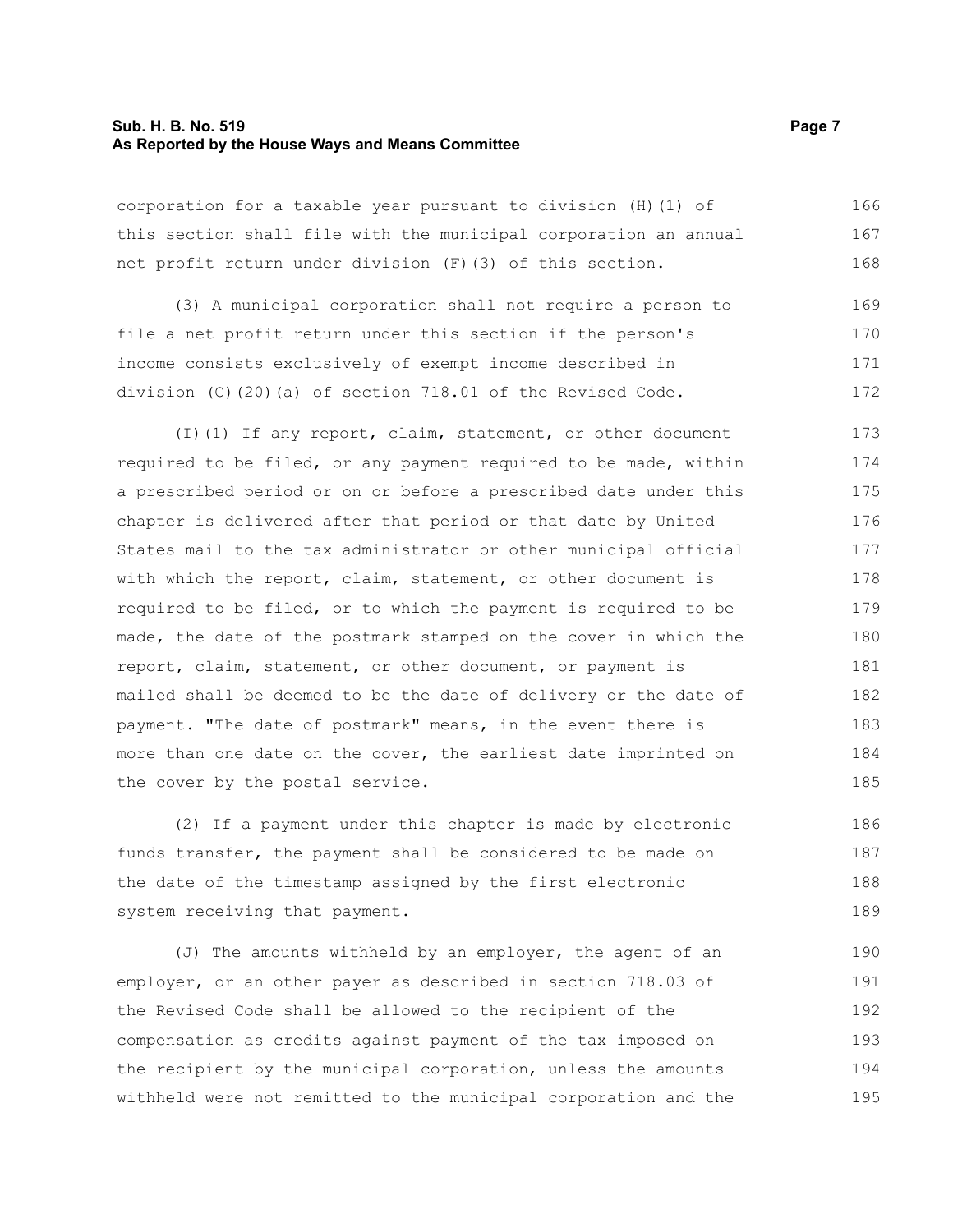#### **Sub. H. B. No. 519 Page 8 As Reported by the House Ways and Means Committee**

recipient colluded with the employer, agent, or other payer in connection with the failure to remit the amounts withheld. 196 197

(K) Each return required by a municipal corporation to be filed in accordance with this section shall include a box that the taxpayer may check to authorize another person, including a tax return preparer who prepared the return, to communicate with the tax administrator about matters pertaining to the return. The return or instructions accompanying the return shall indicate that by checking the box the taxpayer authorizes the tax administrator to contact the preparer or other person concerning questions that arise during the examination or other review of the return and authorizes the preparer or other person only to provide the tax administrator with information that is missing from the return, to contact the tax administrator for information about the examination or other review of the return or the status of the taxpayer's refund or payments, and to respond to notices about mathematical errors, offsets, or return preparation that the taxpayer has received from the tax administrator and has shown to the preparer or other person. 198 199 200 201 202 203 204 205 206 207 208 209 210 211 212 213 214

(L) The tax administrator of a municipal corporation shall accept for filing a generic form of any income tax return, report, or document required by the municipal corporation in accordance with this chapter, provided that the generic form, once completed and filed, contains all of the information required by ordinance, resolution, or rules adopted by the municipal corporation or tax administrator, and provided that the taxpayer or tax return preparer filing the generic form otherwise complies with the provisions of this chapter and of the municipal corporation ordinance or resolution governing the filing of returns, reports, or documents. 215 216 217 218 219 220 221 222 223 224 225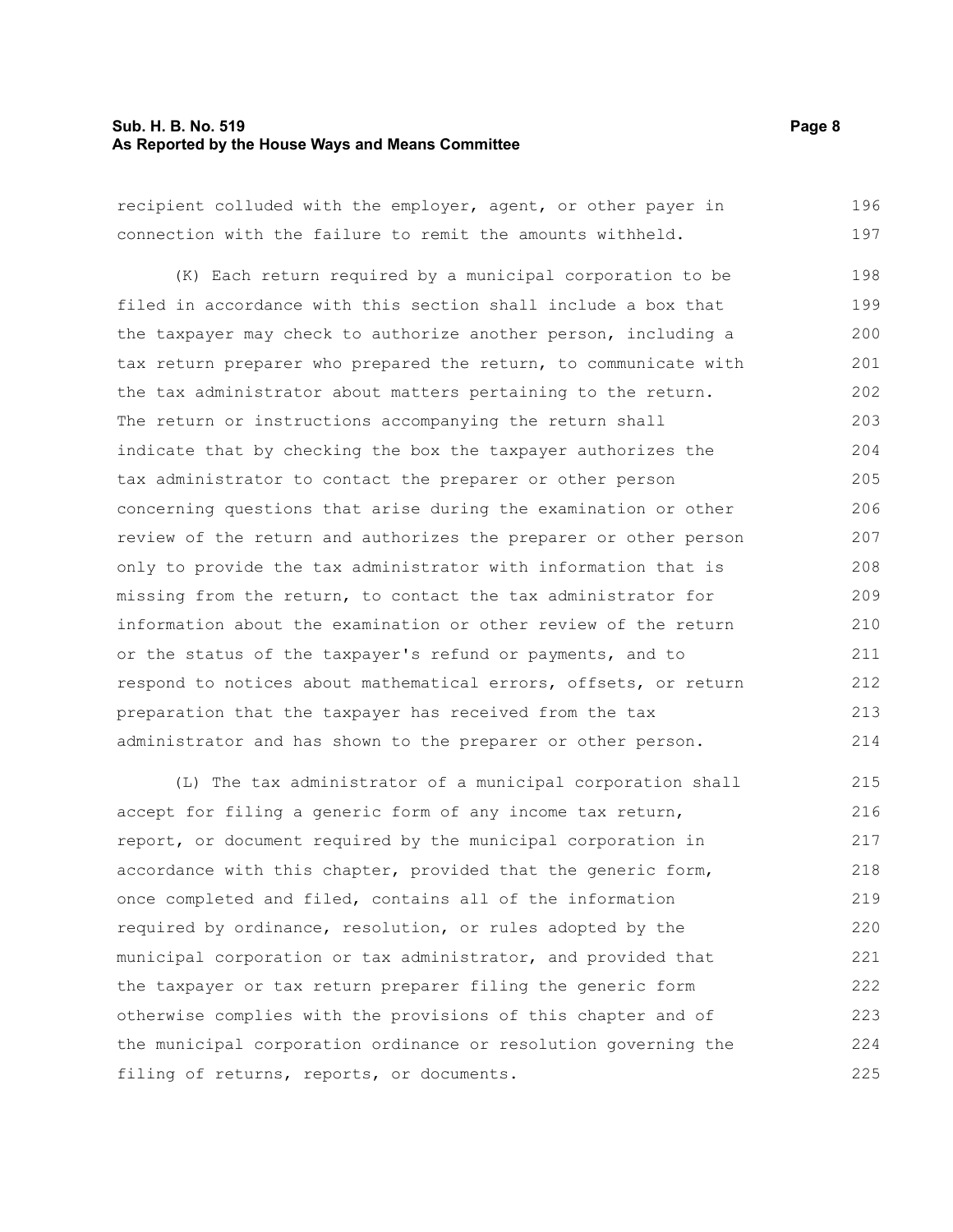#### **Sub. H. B. No. 519 Page 9 As Reported by the House Ways and Means Committee**

(M) When income tax returns, reports, or other documents require the signature of a tax return preparer, the tax administrator shall accept a facsimile of such a signature in lieu of a manual signature. 226 227 228 229

(N)(1) As used in this division, "worksite location" has the same meaning as in section 718.011 of the Revised Code. 230 231

(2) A person may notify a tax administrator that the person does not expect to be a taxpayer with respect to the municipal corporation for a taxable year if both of the following conditions apply: 232 233 234 235

(a) The person was required to file a tax return with the municipal corporation for the immediately preceding taxable year because the person performed services at a worksite location within that municipal corporation.

(b) The person no longer provides services in the municipal corporation and does not expect to be subject to the municipal corporation's income tax for the taxable year. 240 241 242

The person shall provide the notice in a signed affidavit that briefly explains the person's circumstances, including the location of the previous worksite location and the last date on which the person performed services or made any sales within the municipal corporation. The affidavit also shall include the following statement: "The affiant has no plans to perform any services within the municipal corporation, make any sales in the municipal corporation, or otherwise become subject to the tax levied by the municipal corporation during the taxable year. If the affiant does become subject to the tax levied by the municipal corporation for the taxable year, the affiant agrees to be considered a taxpayer and to properly register as a 243 244 245 246 247 248 249 250 251 252 253 254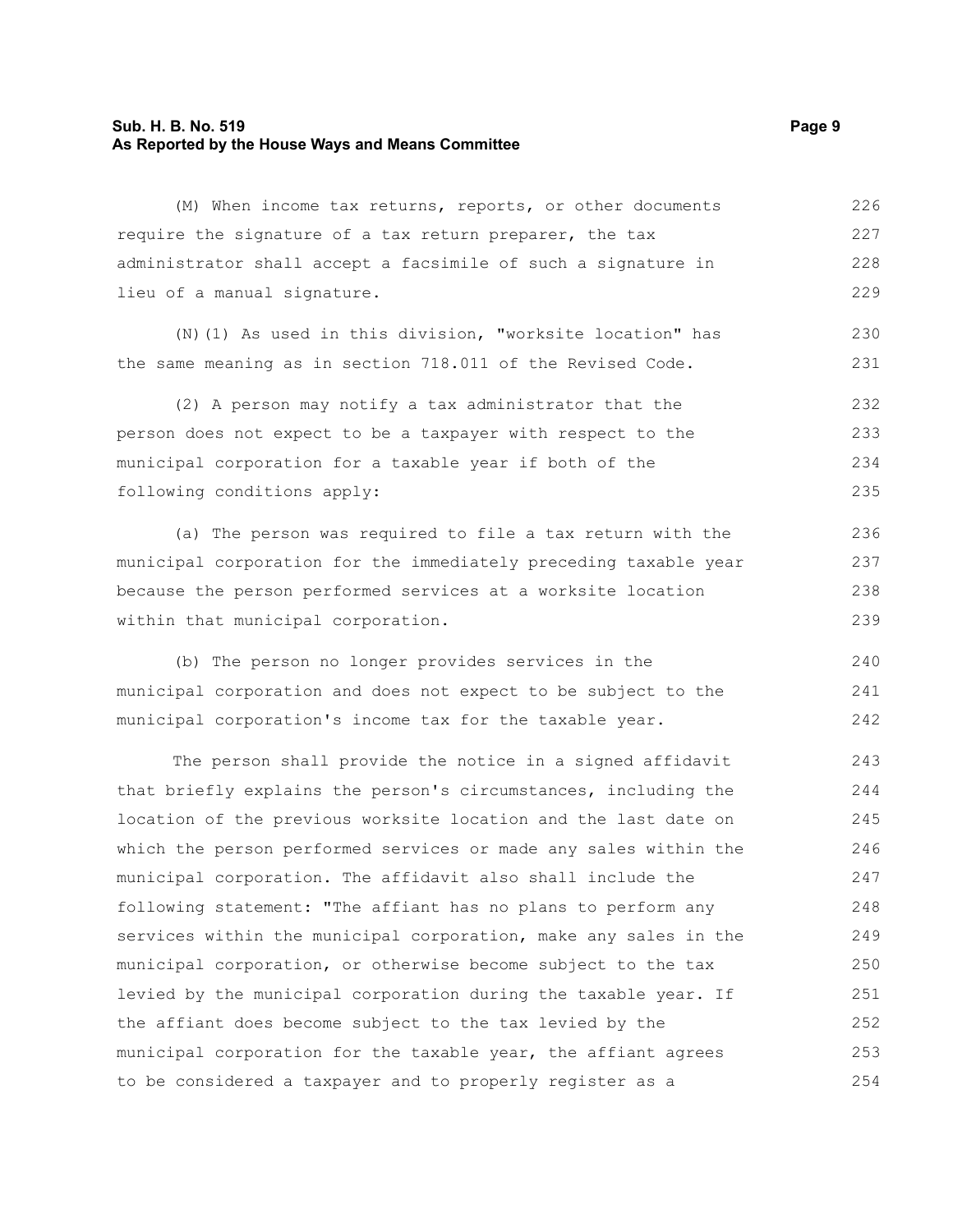#### **Sub. H. B. No. 519 Page 10 As Reported by the House Ways and Means Committee**

taxpayer with the municipal corporation if such a registration is required by the municipal corporation's resolutions, ordinances, or rules." The person shall sign the affidavit under penalty of perjury. 255 256 257 258

(c) If a person submits an affidavit described in division (N)(2) of this section, the tax administrator shall not require the person to file any tax return for the taxable year unless the tax administrator possesses information that conflicts with the affidavit or if the circumstances described in the affidavit change. Nothing in division (N) of this section prohibits the tax administrator from performing an audit of the person. 259 260 261 262 263 264 265

#### **Sec. 718.27.** (A) As used in this section:

(1) "Applicable law" means this chapter, the resolutions, ordinances, codes, directives, instructions, and rules adopted by a municipal corporation provided such resolutions, ordinances, codes, directives, instructions, and rules impose or directly or indirectly address the levy, payment, remittance, or filing requirements of a municipal income tax. 267 268 269 270 271 272

(2) "Income tax," "estimated income tax," and "withholding tax" means any income tax, estimated income tax, and withholding tax imposed by a municipal corporation pursuant to applicable law, including at any time before January 1, 2016. 273 274 275 276

(3) A "return" includes any tax return, report, reconciliation, schedule, and other document required to be filed with a tax administrator or municipal corporation by a taxpayer, employer, any agent of the employer, or any other payer pursuant to applicable law, including at any time before January 1, 2016. 277 278 279 280 281 282

(4) "Federal short-term rate" means the rate of the

266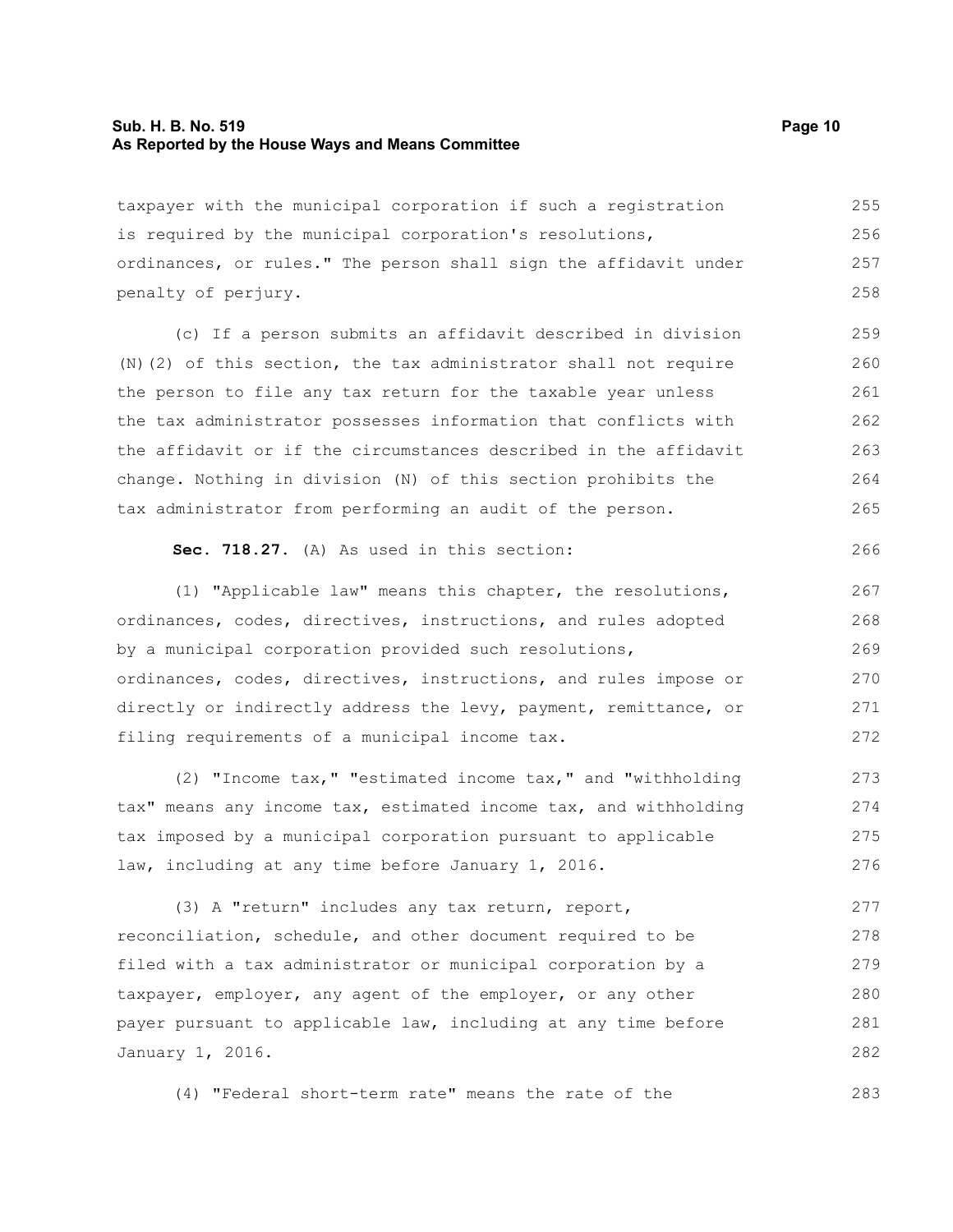#### **Sub. H. B. No. 519 Page 11 As Reported by the House Ways and Means Committee**

average market yield on outstanding marketable obligations of the United States with remaining periods to maturity of three years or less, as determined under section 1274 of the Internal Revenue Code, for July of the current year. 284 285 286 287

(5) "Interest rate as described in division (A) of this section" means the federal short-term rate, rounded to the nearest whole number per cent, plus five per cent. The rate shall apply for the calendar year next following the July of the year in which the federal short-term rate is determined in accordance with division (A)(4) of this section. 288 289 290 291 292 293

(6) "Unpaid estimated income tax" means estimated income tax due but not paid by the date the tax is required to be paid under applicable law. 294 295 296

(7) "Unpaid income tax" means income tax due but not paid by the date the income tax is required to be paid under applicable law.

(8) "Unpaid withholding tax" means withholding tax due but not paid by the date the withholding tax is required to be paid under applicable law. 300 301 302

(9) "Withholding tax" includes amounts an employer, any agent of an employer, or any other payer did not withhold in whole or in part from an employee's qualifying wages, but that, under applicable law, the employer, agent, or other payer is required to withhold from an employee's qualifying wages. 303 304 305 306 307

(B)(1) This section applies to the following:

(a) Any return required to be filed under applicable law for taxable years beginning on or after January 1, 2016; 309 310

(b) Income tax, estimated income tax, and withholding tax 311

297 298 299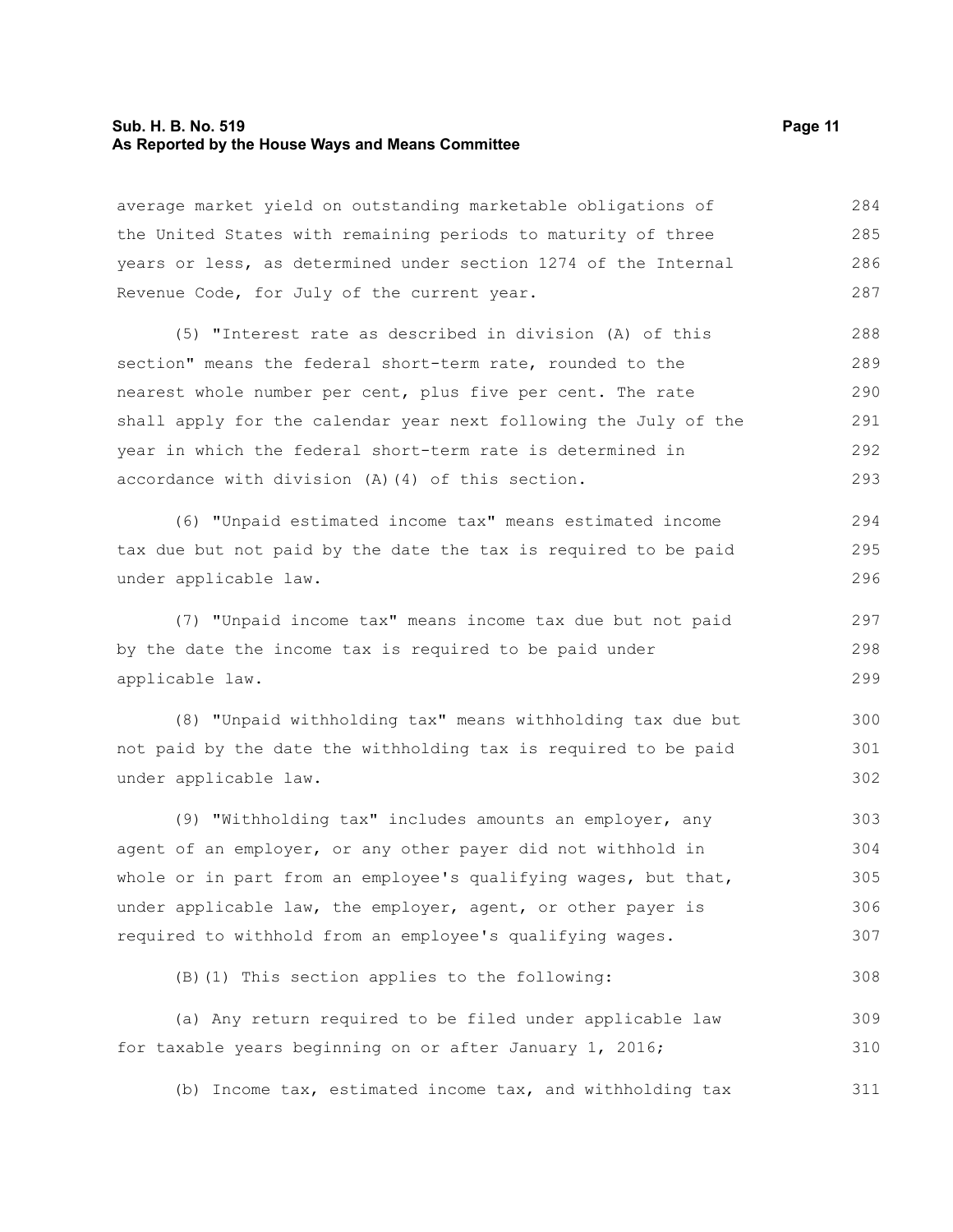#### **Sub. H. B. No. 519 Page 12 As Reported by the House Ways and Means Committee**

required to be paid or remitted to the municipal corporation on or after January 1, 2016. (2) This section does not apply to returns required to be filed or payments required to be made before January 1, 2016, regardless of the filing or payment date. Returns required to be filed or payments required to be made before January 1, 2016, but filed or paid after that date shall be subject to the ordinances or rules, as adopted before January 1, 2016, of the municipal corporation to which the return is to be filed or the payment is to be made. (C) Each municipal corporation levying a tax on income may impose on a taxpayer, employer, any agent of the employer, and any other payer, and must attempt to collect, the interest amounts and penalties prescribed under division (C) of this section when the taxpayer, employer, any agent of the employer, or any other payer for any reason fails, in whole or in part, to make to the municipal corporation timely and full payment or remittance of income tax, estimated income tax, or withholding tax or to file timely with the municipal corporation any return required to be filed. (1) Interest shall be imposed at the rate described in division (A) of this section, per annum, on all unpaid income tax, unpaid estimated income tax, and unpaid withholding tax. 312 313 314 315 316 317 318 319 320 321 322 323 324 325 326 327 328 329 330 331 332 333 334

(2)(a) With respect to unpaid income tax and unpaid estimated income tax, a municipal corporation may impose a penalty equal to fifteen per cent of the amount not timely paid. 335 336 337

(b) With respect to any unpaid withholding tax, a municipal corporation may impose a penalty not exceeding fifty per cent of the amount not timely paid. 338 339 340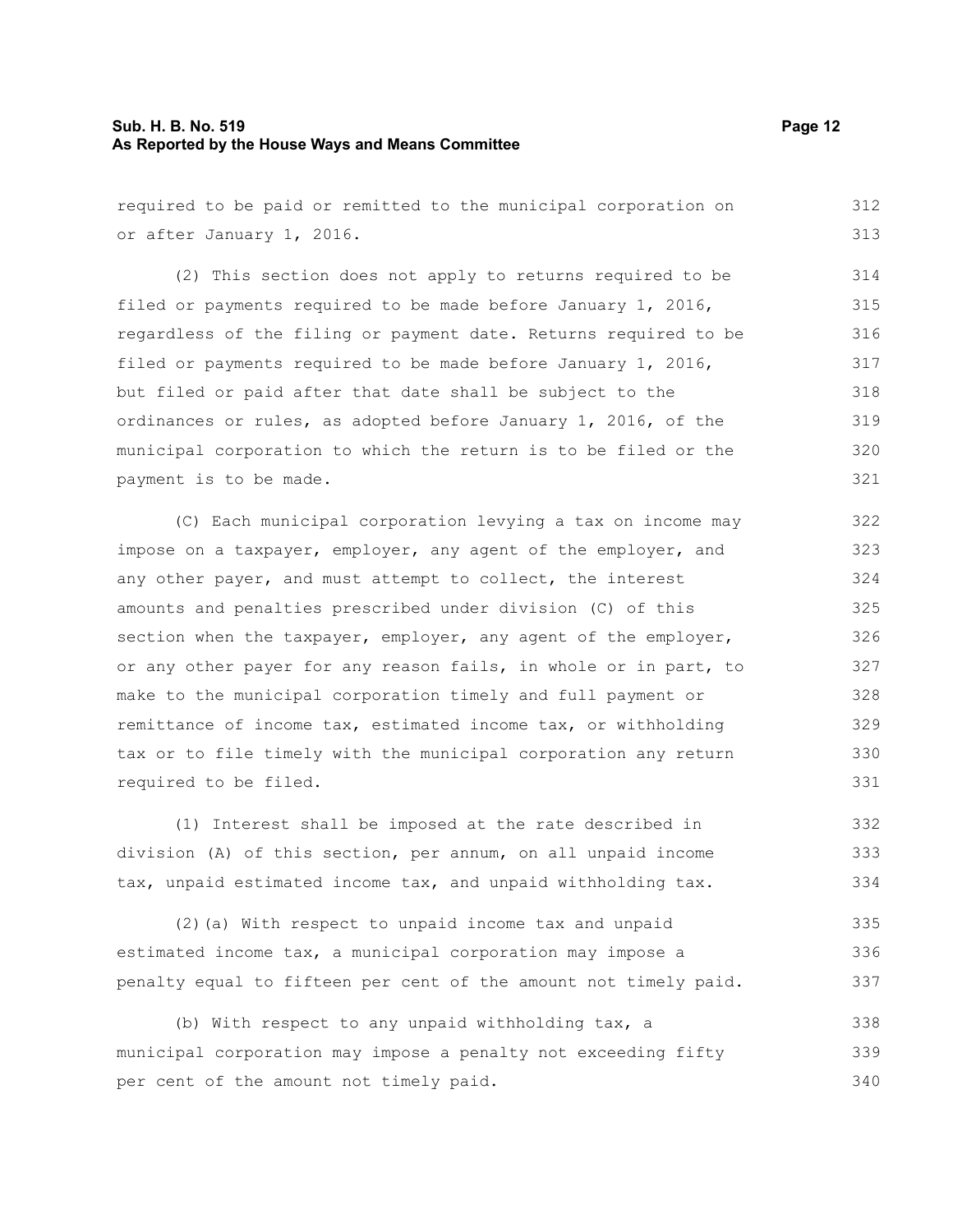#### **Sub. H. B. No. 519 Page 13 As Reported by the House Ways and Means Committee**

(3) With respect to returns other than estimated income tax returns, a municipal corporation may impose a penalty  $\theta$ f-not exceeding twenty-five dollars for each failure to timely file each return, regardless of the liability shown thereon-for eachmonth, or any fraction thereof, during which the return remains unfiled regardless of the liability shown thereon. The penaltyshall not exceed one hundred fifty dollars for each failure, except that a municipal corporation shall abate or refund the penalty assessed on a taxpayer's first failure to timely file a return after the taxpayer files that return. 341 342 343 344 345 346 347 348 349 350

(D)(1) With respect to the income taxes, estimated income taxes, withholding taxes, and returns, no municipal corporation shall impose, seek to collect, or collect any penalty, amount of interest, charges, or additional fees not described in this section.

(2) With respect to the income taxes, estimated income taxes, withholding taxes, and returns not described in division (A) of this section, nothing in this section requires a municipal corporation to refund or credit any penalty, amount of interest, charges, or additional fees that the municipal corporation has properly imposed or collected before January 1, 2016.

(E) Nothing in this section limits the authority of a municipal corporation to abate or partially abate penalties or interest imposed under this section when the tax administrator determines, in the tax administrator's sole discretion, that such abatement is appropriate. 363 364 365 366 367

(F) By the thirty-first day of October of each year the municipal corporation shall publish the rate described in division (A) of this section applicable to the next succeeding 368 369 370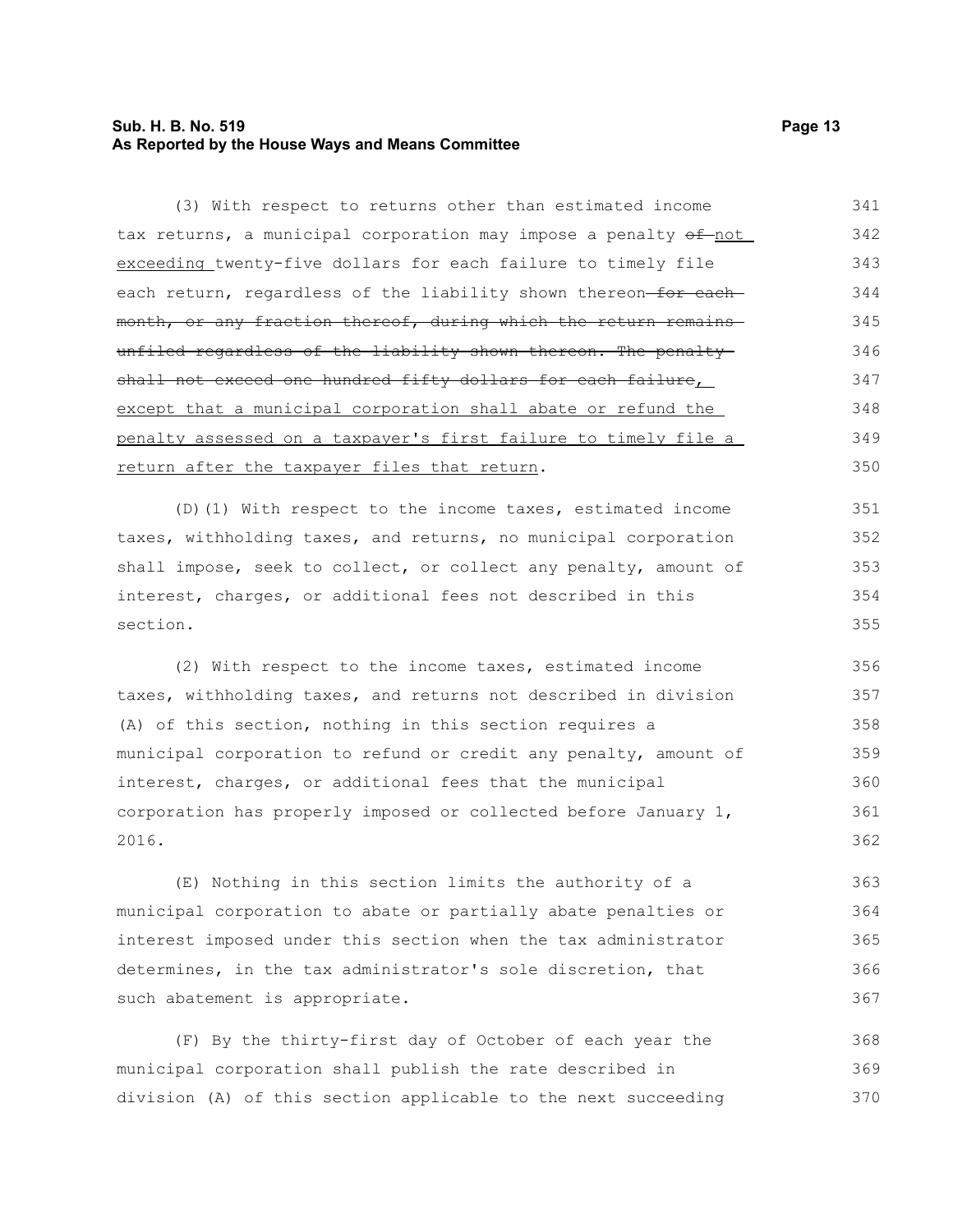## **Sub. H. B. No. 519 Page 14 As Reported by the House Ways and Means Committee**

371

calendar year.

(G) The municipal corporation may impose on the taxpayer, employer, any agent of the employer, or any other payer the municipal corporation's post-judgment collection costs and fees, including attorney's fees. 372 373 374 375

Sec. 718.85. (A)(1) For each taxable year, every taxpayer shall file an annual return. Such return, along with the amount of tax shown to be due on the return less the amount paid for the taxable year under section 718.88 of the Revised Code, shall be submitted to the tax commissioner, on a form and in the manner prescribed by the commissioner, on or before the fifteenth day of the fourth month following the end of the taxpayer's taxable year. 376 377 378 379 380 381 382 383

(2) The remittance shall be made payable to the treasurer of state and in the form prescribed by the tax commissioner. If the amount payable with the tax return is ten dollars or less, no remittance is required. 384 385 386 387

(B) The tax commissioner shall immediately forward to the treasurer of state all amounts the commissioner receives pursuant to sections 718.80 to 718.95 of the Revised Code. The treasurer shall credit such amounts to the municipal net profit tax fund which is hereby created in the state treasury. 388 389 390 391 392

(C)(1) Each return required to be filed under this section shall contain the signature of the taxpayer or the taxpayer's duly authorized agent and of the person who prepared the return for the taxpayer, and shall include the taxpayer's identification number. Each return shall be verified by a declaration under penalty of perjury. 393 394 395 396 397 398

(2)(a) The tax commissioner may require a taxpayer to 399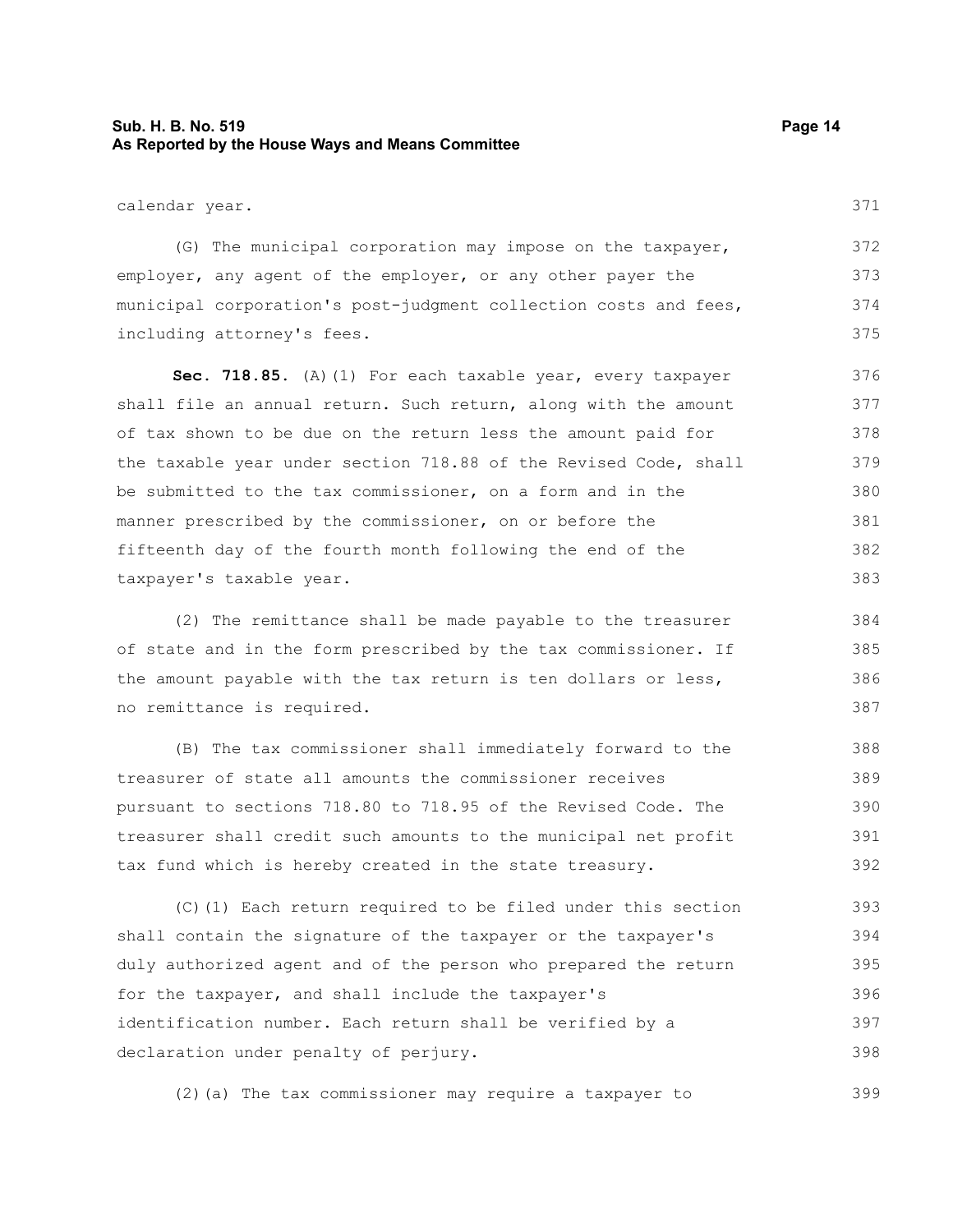#### **Sub. H. B. No. 519 Page 15 As Reported by the House Ways and Means Committee**

include, with each annual tax return, amended return, or request for refund filed with the commissioner under sections 718.80 to 718.95 of the Revised Code, copies of any relevant documents or other information. 400 401 402 403

(b) A taxpayer that files an annual tax return electronically through the Ohio business gateway or in another manner as prescribed by the tax commissioner shall either submit the documents required under this division electronically as prescribed at the time of filing or, if electronic submission is not available, mail the documents to the tax commissioner. The department of taxation shall publish a method of electronically submitting the documents required under this division on or before January 1, 2019.

(3) After a taxpayer files a tax return, the tax commissioner may request, and the taxpayer shall provide, any information, statements, or documents required to determine and verify the taxpayer's municipal income tax. 413 414 415 416

(D)(1)(a) Any taxpayer that has duly requested an automatic extension for filing the taxpayer's federal income tax return shall automatically receive an extension for the filing of a tax return with the commissioner under this section. The extended due date of the return shall be the fifteenth day of the tenth month after the last day of the taxable year to which the return relates. 417 418 419 420 421 422 423

(b) A taxpayer that has not requested or received a sixmonth extension for filing the taxpayer's federal income tax return may request that the commissioner grant the taxpayer a six-month extension of the date for filing the taxpayer's municipal income tax return. If the commissioner receives the request on or before the date the municipal income tax return is 424 425 426 427 428 429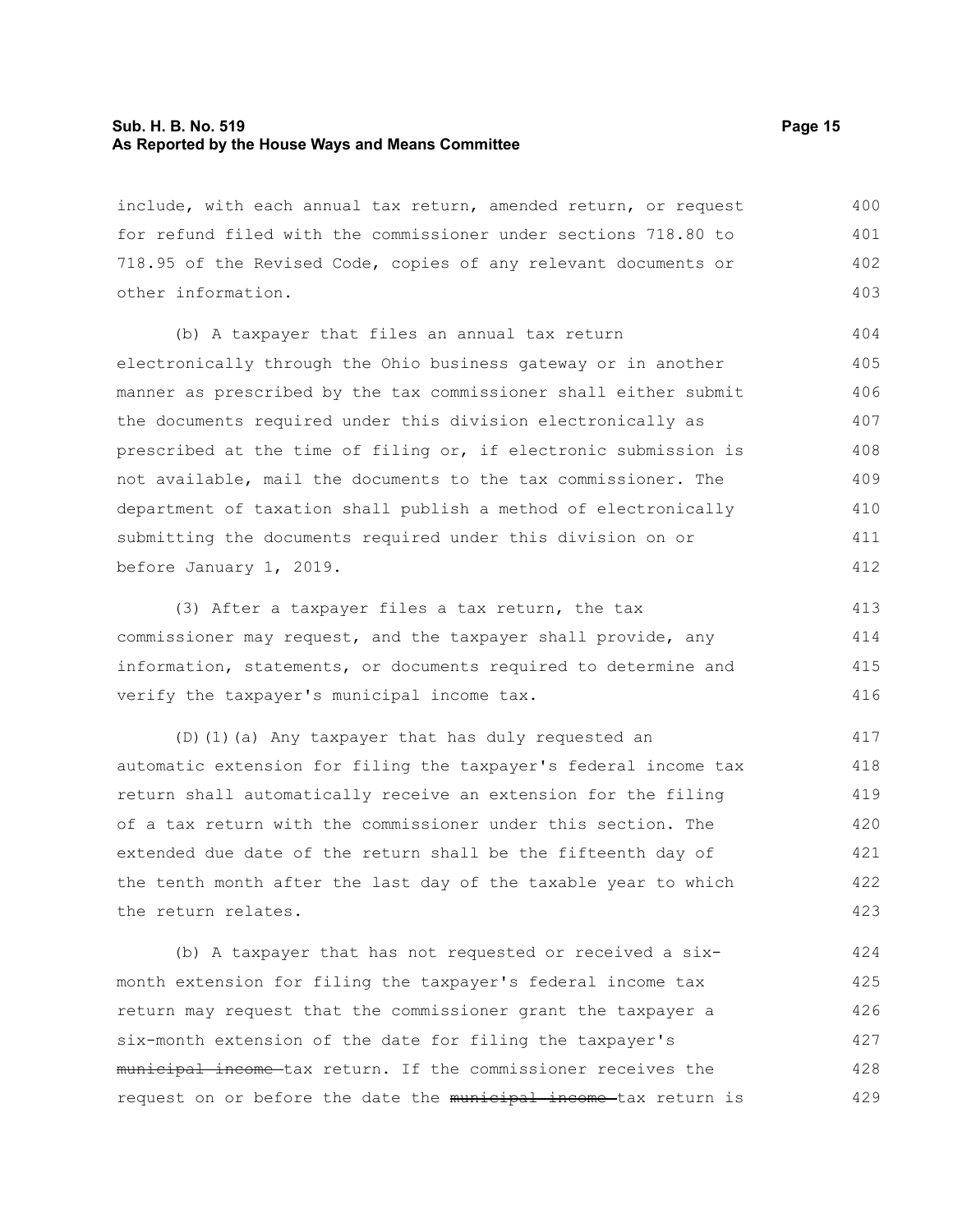### **Sub. H. B. No. 519 Page 16 As Reported by the House Ways and Means Committee**

due, the commissioner shall grant the taxpayer's extension request. (c) An extension of time to file under division (D)(1) of this section is not an extension of the time to pay any tax due unless the tax commissioner grants an extension of that date. (2) If the commissioner considers it necessary in order to ensure payment of a tax imposed in accordance with section 718.04 of the Revised Code, the commissioner may require taxpayers to file returns and make payments otherwise than as provided in this section, including taxpayers not otherwise required to file annual returns. (3) If a taxpayer receives an extension for the filing of a tax return under division (D)(1) or (2) of this section, the commissioner shall not make any inquiry or send any notice to the taxpayer with regard to the return on or before the date the taxpayer files the return or on or before the extended due date to file the return, whichever occurs first. If the commissioner violates division (D)(3) of this section, the commissioner shall reimburse the taxpayer for any reasonable costs incurred to respond to such inquiry or notice. Such reimbursement shall be paid from the general revenue fund. 430 431 432 433 434 435 436 437 438 439 440 441 442 443 444 445 446 447 448 449 450

Division (D)(3) of this section does not apply if the commissioner has actual knowledge that the taxpayer failed to file for a federal extension as required to receive the extension under division (D)(1)(a) of this section or failed to file for an extension under division (D)(1)(b) of this section. 451 452 453 454 455

(E) Each return required to be filed in accordance with this section shall include a box that the taxpayer may check to authorize another person, including a tax return preparer who 456 457 458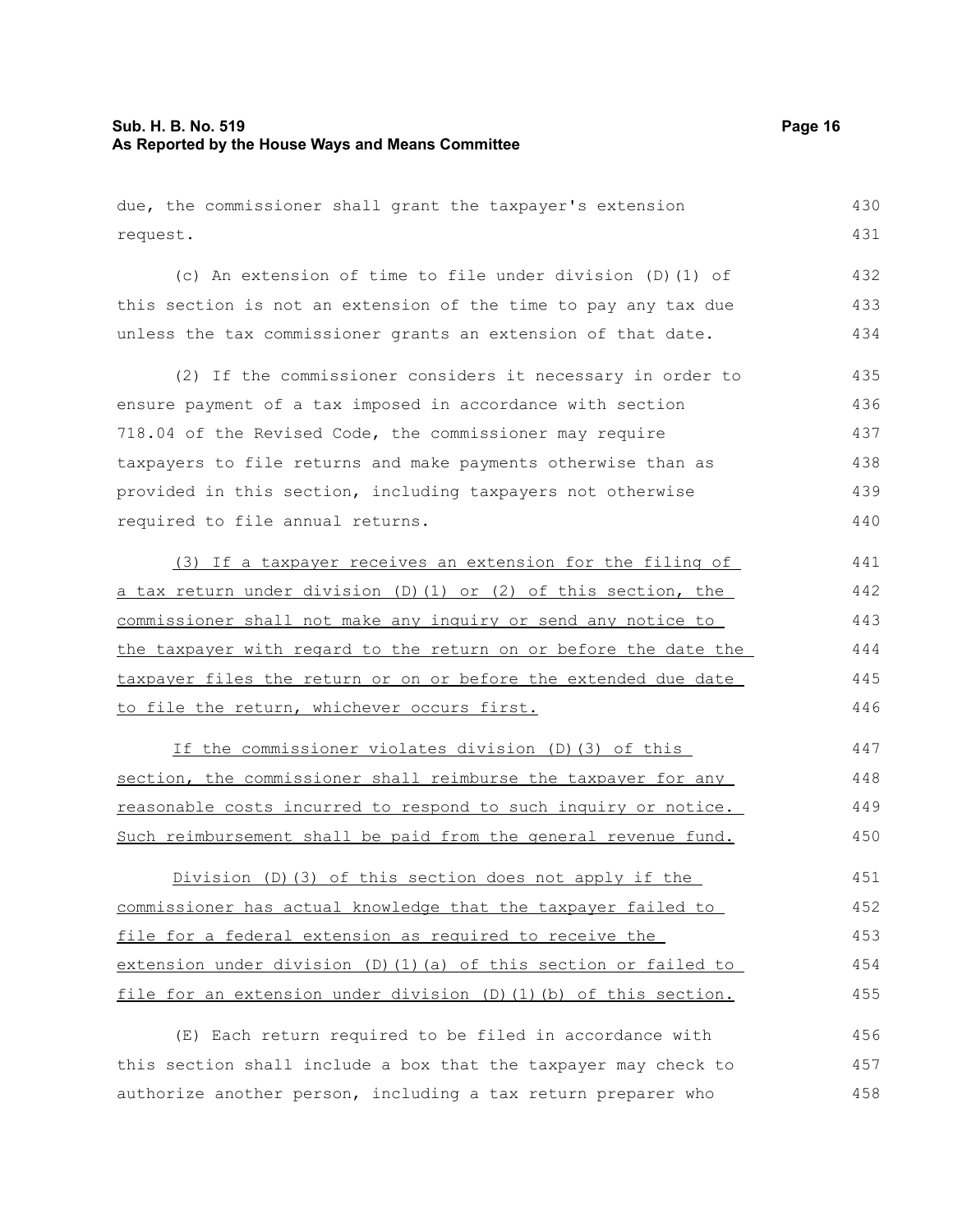#### **Sub. H. B. No. 519 Page 17 As Reported by the House Ways and Means Committee**

prepared the return, to communicate with the tax commissioner about matters pertaining to the return. The return or instructions accompanying the return shall indicate that by checking the box the taxpayer authorizes the commissioner to contact the preparer or other person concerning questions that arise during the examination or other review of the return and authorizes the preparer or other person only to provide the commissioner with information that is missing from the return, to contact the commissioner for information about the examination or other review of the return or the status of the taxpayer's refund or payments, and to respond to notices about mathematical errors, offsets, or return preparation that the taxpayer has received from the commissioner and has shown to the preparer or other person. 459 460 461 462 463 464 465 466 467 468 469 470 471 472

(F) When income tax returns or other documents require the signature of a tax return preparer, the tax commissioner shall accept a facsimile or electronic version of such a signature in lieu of a manual signature. 473 474 475 476

**Sec. 718.89.** (A) In addition to any other penalty imposed by sections 718.80 to 718.95 or Chapter 5703. of the Revised Code, the following penalties shall apply:

(1) If a taxpayer required to file a tax return under sections 718.80 to 718.95 of the Revised Code fails to make and file the return within the time prescribed, including any extensions of time granted by the tax commissioner, the commissioner may impose a penalty not exceeding twenty-five dollars per month or fraction of a month, for each month or fraction of a month elapsing between the due date, including extensions of the due date, and the date on which the return isfiled. The aggregate penalty, per instance, under this division-480 481 482 483 484 485 486 487 488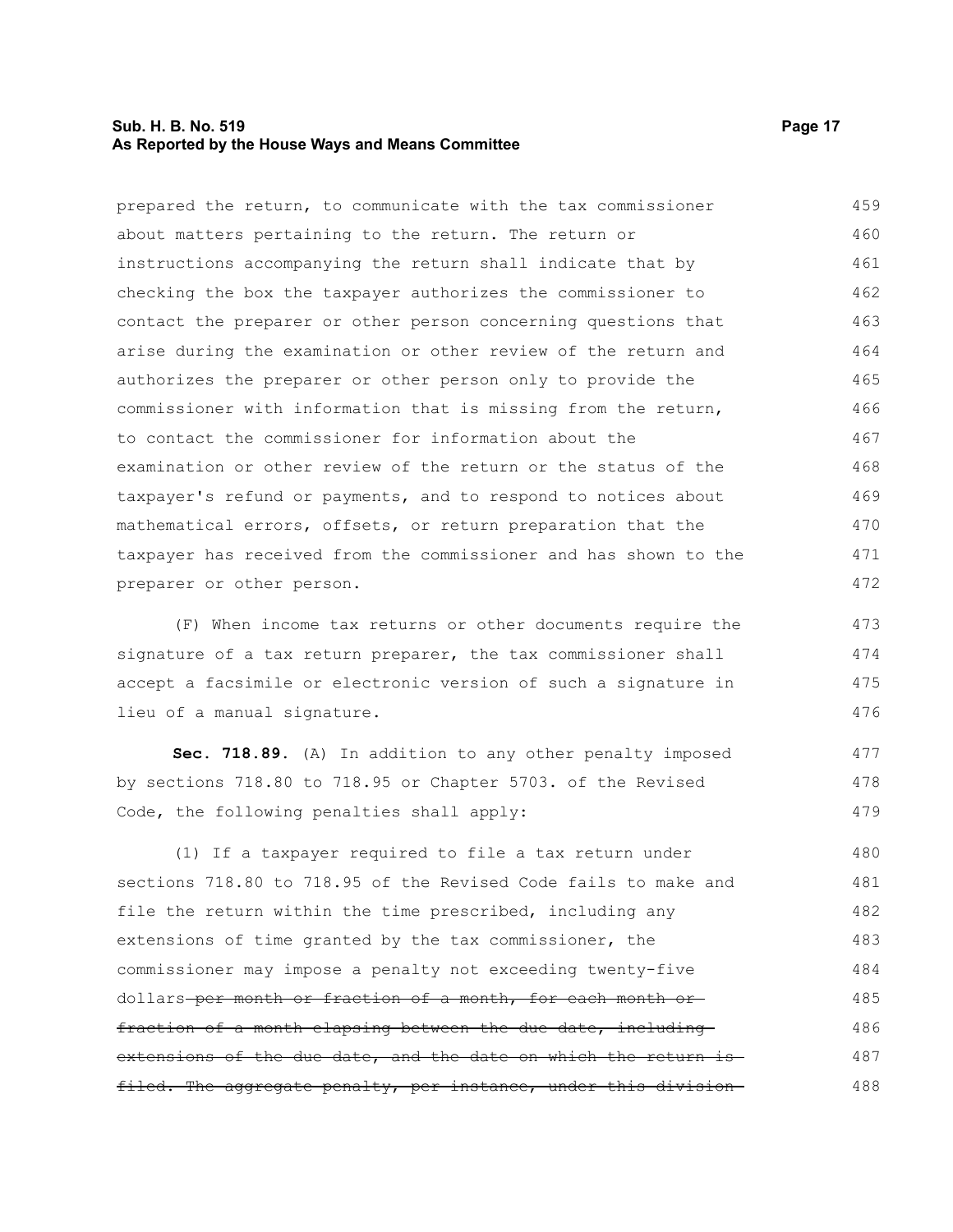| <u>shall not exceed one hundred fifty dollars, except that the </u> | 489 |
|---------------------------------------------------------------------|-----|
| commissioner shall abate or refund the penalty assessed on a        | 490 |
| taxpayer's first failure to timely file a return after the          | 491 |
| taxpayer files that return.                                         | 492 |
| (2) If a person required to file a tax return                       | 493 |
| electronically under sections 718.80 to 718.95 of the Revised       | 494 |
| Code fails to do so, the commissioner may impose a penalty not      | 495 |
| to exceed the following:                                            | 496 |
| (a) For each of the first two failures, five per cent of            | 497 |
| the amount required to be reported on the return;                   | 498 |
| (b) For the third and any subsequent failure, ten per cent          | 499 |
| of the amount required to be reported on the return.                | 500 |
| (3) If a taxpayer that has made the election allowed under          | 501 |
| section 718.80 of the Revised Code fails to timely pay an amount    | 502 |
| of tax required to be paid under this chapter, the commissioner     | 503 |
| may impose a penalty equal to fifteen per cent of the amount not    | 504 |
| timely paid.                                                        | 505 |
| (4) If a taxpayer files what purports to be a tax return            | 506 |
| required by sections 718.80 to 718.95 of the Revised Code that      | 507 |
| does not contain information upon which the substantial             | 508 |
| correctness of the return may be judged or contains information     | 509 |
| that on its face indicates that the return is substantially         | 510 |
| incorrect, and the filing of the return in that manner is due to    | 511 |
| a nosition that is frivolous or a desire that is annarent from      | 512 |

required by sections 718.80 to 718.95 of the Revised Code that does not contain information upon which the substantial correctness of the return may be judged or contains information that on its face indicates that the return is substantially incorrect, and the filing of the return in that manner is due to a position that is frivolous or a desire that is apparent from the return to delay or impede the administration of sections 718.80 to 718.95 of the Revised Code, a penalty of up to five hundred dollars may be imposed. 512 513 514 515

(5) If a taxpayer makes a fraudulent attempt to evade the reporting or payment of the tax required to be shown on any 516 517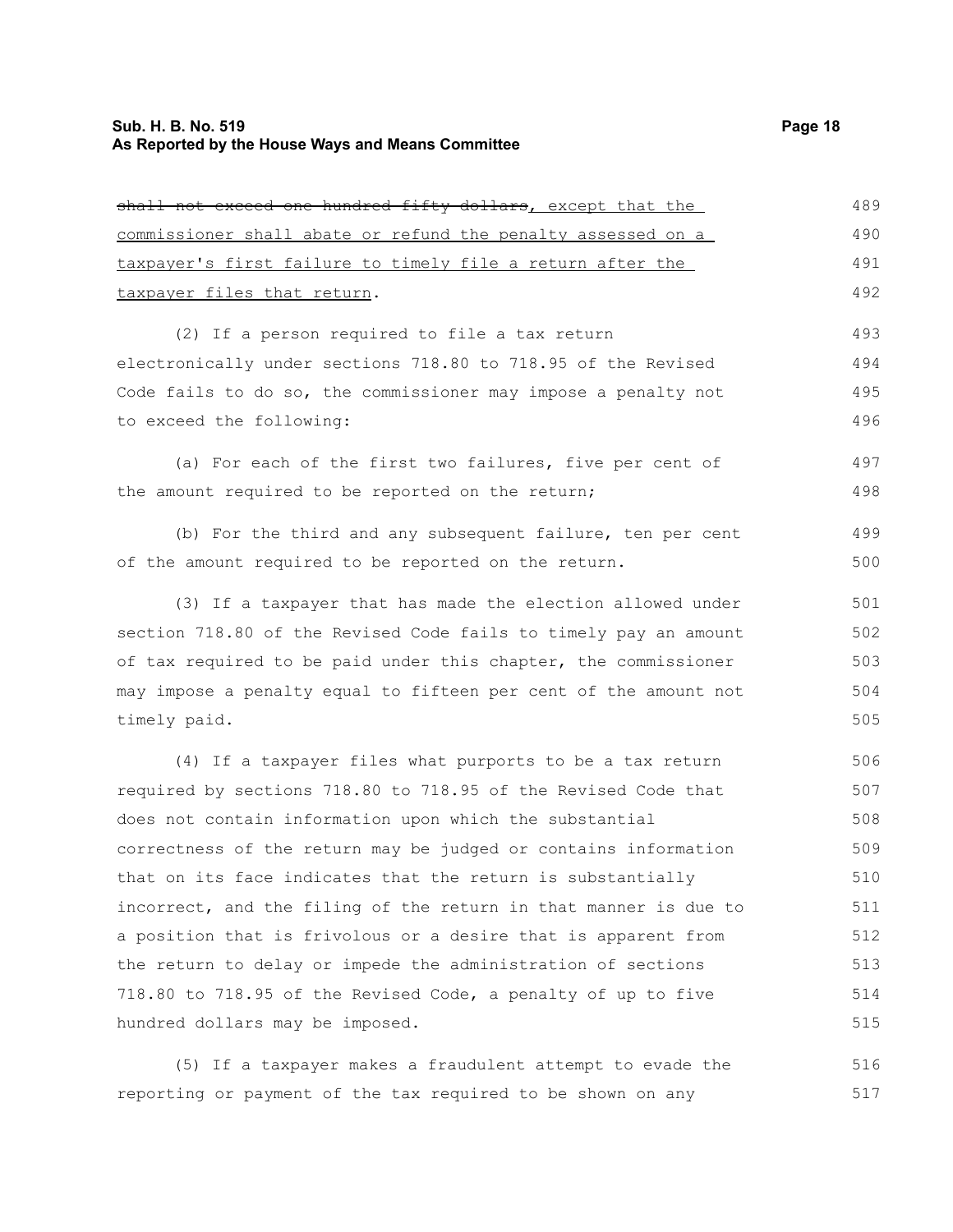#### **Sub. H. B. No. 519 Page 19 As Reported by the House Ways and Means Committee**

return required under sections 718.80 to 718.95 of the Revised Code, a penalty may be imposed not exceeding the greater of one thousand dollars or one hundred per cent of the tax required to be shown on the return. 518 519 520 521

(6) If any person makes a false or fraudulent claim for a refund under section 718.91 of the Revised Code, a penalty may be imposed not exceeding the greater of one thousand dollars or one hundred per cent of the claim. Any penalty imposed under this division, any refund issued on the claim, and interest on any refund from the date of the refund, may be assessed under section 718.90 of the Revised Code without regard to any time limitation for the assessment imposed by division (A) of that section.

(B) For purposes of this section, the tax required to be shown on a tax return shall be reduced by the amount of any part of the tax paid on or before the date, including any extensions of the date, prescribed for filing the return.

(C) Each penalty imposed under this section shall be in addition to any other penalty imposed under this section. All or part of any penalty imposed under this section may be abated by the tax commissioner. The commissioner may adopt rules governing the imposition and abatement of such penalties. 535 536 537 538 539

(D) All amounts collected under this section shall be considered as taxes collected under sections 718.80 to 718.95 of the Revised Code and shall be credited and distributed to municipal corporations in the same proportion as the underlying tax liability is required to be distributed to such municipal corporations under section 718.83 of the Revised Code. 540 541 542 543 544 545

**Section 2.** That existing sections 718.05, 718.27, 718.85,